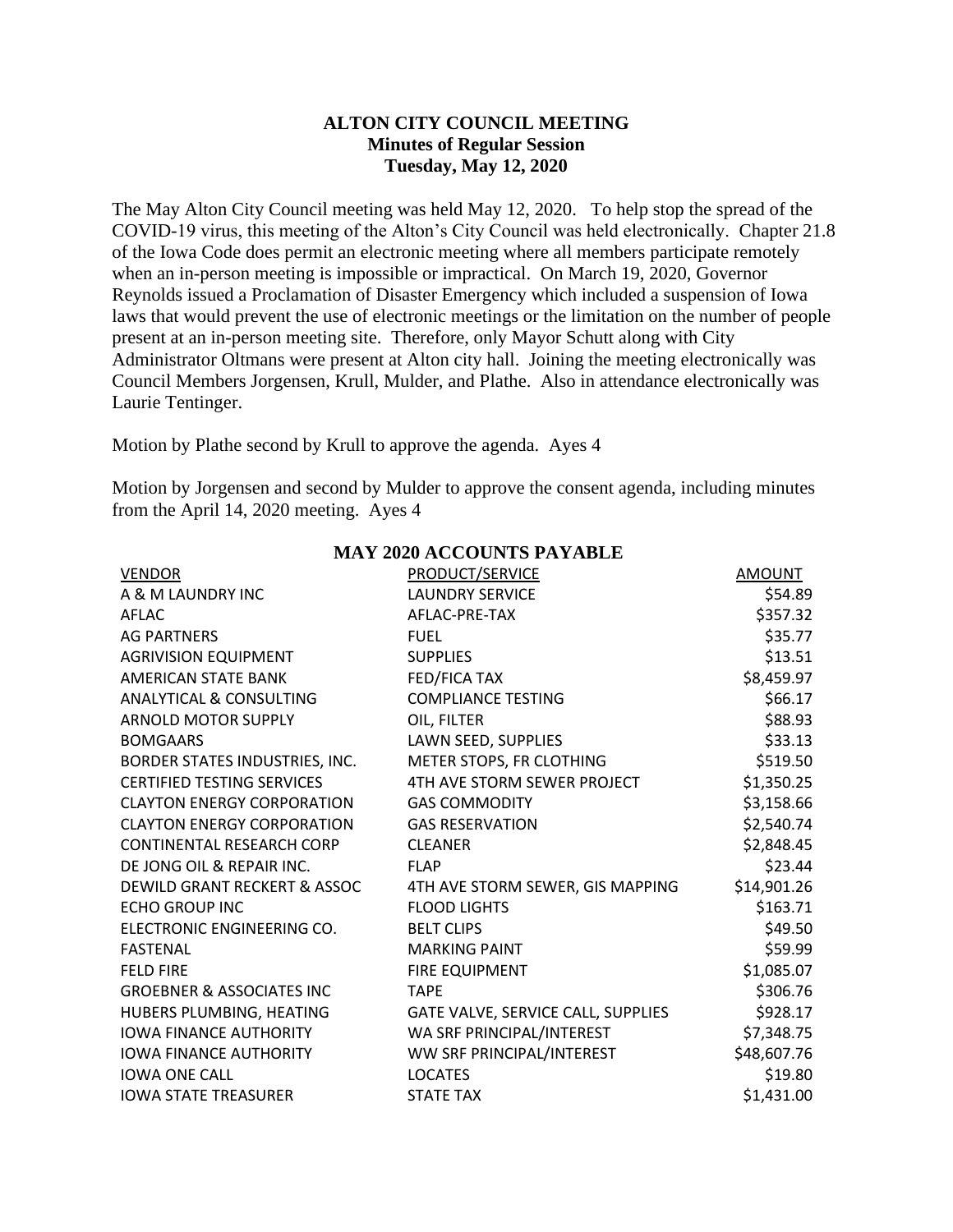| <b>IPERS COLLECTIONS</b>        | <b>IPERS</b>                         | \$5,780.64   |
|---------------------------------|--------------------------------------|--------------|
| <b>JANITOR'S CLOSET</b>         | SANITIZER                            | \$237.00     |
| <b>KOPETSKYS ACE</b>            | <b>SUPPLIES</b>                      | \$43.97      |
| <b>QUALITY CONKLIN PRODUCTS</b> | <b>FUEL CONDITIONER</b>              | \$81.30      |
| MID SIOUX OPPORTUNITY           | PROJECT SHARE                        | \$70.00      |
| <b>MIDAMERICAN ENERGY</b>       | <b>STREET LIGHTS</b>                 | \$240.62     |
| MIKES WELDING & REPAIR          | <b>SUPPLIES</b>                      | \$56.90      |
| MISSOURI RIVER ENERGY SERVICES  | <b>ELECTRIC</b>                      | \$35,905.29  |
| MLS LANDSCAPE & DESIGN INC      | <b>DITCH SHAPING</b>                 | \$4,286.54   |
| <b>MUNICIPAL UTIL-BILLS</b>     | <b>UTILITIES</b>                     | \$1,798.63   |
| NEAL CHASE LUMBER CO            | SHELTER HOUSE, BATH HOUSE, SUPPLIES  | \$1,991.16   |
| NORTHWEST IOWA PLANNING         | MEMBERSHIP DUES                      | \$608.00     |
| ORANGE CITY MUNICIPAL UTILITIES | <b>BULK WATER</b>                    | \$6,169.70   |
| ONE OFFICE SOLUTION             | <b>OFFICE SUPPLIES</b>               | \$48.35      |
| ORANGE CITY HEALTH SYSTEM       | PARAMEDIC ASSIST, SUPPLIES           | \$293.82     |
| <b>ORANGE CITY SANITATION</b>   | <b>GARBAGE HAULING</b>               | \$6,633.25   |
| <b>PAYROLL</b>                  | PAYROLL 04/30/2020                   | \$26,958.34  |
| PEFA, INC                       | <b>GAS COMMODITY</b>                 | \$2,457.00   |
| PREMIER COMMUNICATIONS          | IT SERVICES, PORT SWITCH             | \$1,052.40   |
| <b>RANDY'S IRON WORKS INC</b>   | <b>ADAPTORS</b>                      | \$19.70      |
| <b>RENT-ALL CENTER LTD</b>      | VACUUM EXCAVATOR                     | \$391.75     |
| <b>SAM'S CLUB</b>               | <b>MEMBERSHIP</b>                    | \$45.00      |
| <b>RANDY SIMMELINK</b>          | <b>ELECTRIC REBATE</b>               | \$250.00     |
| SIOUXLAND PRESS                 | <b>PUBLICATIONS</b>                  | \$120.00     |
| T & L TOOLS                     | <b>HEX BIT</b>                       | \$9.25       |
| TOWN & COUNTRY IMPLEMENT        | <b>COUPLINGS</b>                     | \$313.50     |
| TREASURER - STATE OF IOWA       | <b>SALES TAX</b>                     | \$2,607.00   |
| TREASURER - STATE OF IOWA       | <b>WATER EXCISE TAX</b>              | \$1,281.00   |
| <b>U.S. POSTMASTER</b>          | <b>POSTAGE</b>                       | \$500.00     |
| UMB BANK, N.A.                  | 2009 BOND PRINCIPAL/INTEREST         | \$86,721.25  |
| UMB BANK, N.A.                  | 2013A BOND PRINCIPAL/INTEREST        | \$16,125.00  |
| UMB BANK, N.A.                  | 2013B BOND PRINCIPAL/INTEREST        | \$32,256.25  |
| UMB BANK, N.A.                  | 2015 BOND PRINCIPAL/INTEREST         | \$21,508.75  |
| UMB BANK, N.A.                  | 2016 BOND PRINCIPAL/INTEREST         | \$61,594.50  |
| UMB BANK, N.A.                  | 2019 BOND INTEREST/INTEREST          | \$15,015.00  |
| <b>USA BLUE BOOK</b>            | <b>HACH DPD</b>                      | \$203.35     |
| UTILITY EQUIPMENT CO.           | CURB BOX LID, HYDRANT MARKER, RISERS | \$864.96     |
| VANDER POL EXCAVATING           | 4TH AVE STORM SEWER PROJECT          | \$106,610.67 |
| <b>VERIZON</b>                  | <b>CELL PHONES</b>                   | \$278.22     |
| <b>VISA</b>                     | FACE MASKS, POSTAGE, SOFTWARE        | \$452.53     |
| WELLMARK BLUE CROSS/BLUE SHIELD | <b>GROUP INSURANCE</b>               | \$10,054.00  |
| <b>WEST IOWA TELEPHONE</b>      | TELEPHONE, FAX, INTERNET             | \$626.42     |
|                                 | <b>TOTAL ACCOUNTS PAYABLE</b>        | \$547,013.51 |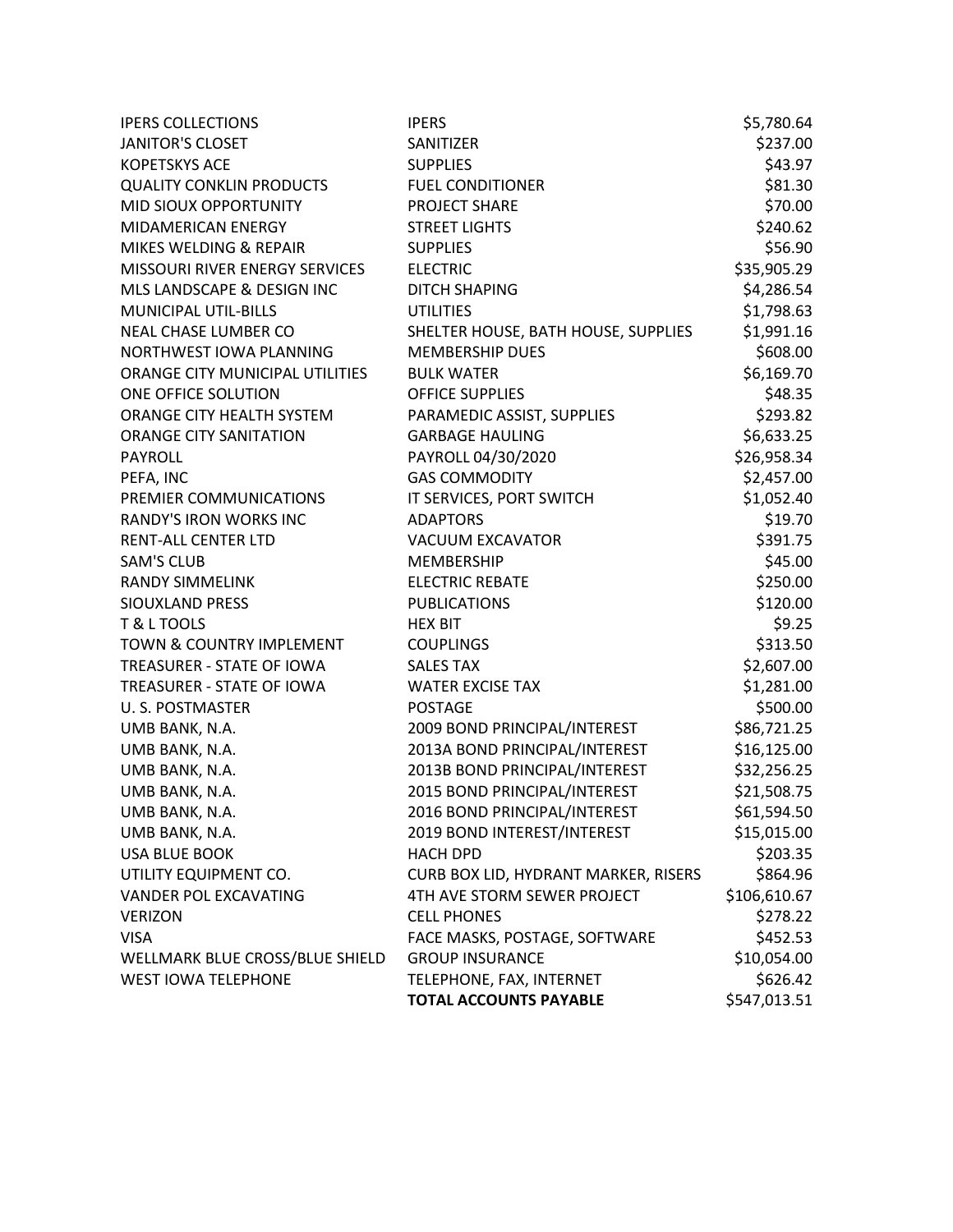**OPEN BURNING ORDINANCE:** Oltmans informed the Council about an issue with a resident burning within city limits. Oltmans and the Police Department addressed the individual and made them aware of the Alton's Open Burning Ordinance. The OCPD requests direction on charges.

It was the consensus of the Council that since the resident was notified of the violation of the Open Burning Ordinance, that charges will not be filed at this time and to let the Department of Natural Resources and EPA address the situation.

**PROPERTY:** The Council had a request from a property owner adjacent to the property currently being leased by Sioux Golf & Country Club. Discussion was held.

Motion by Jorgensen and second by Krull to deny the request to purchase City owned land currently leased by Sioux Golf & Country Club. Ayes 4

**CIGARETTE PERMIT:** Casey's General Store submitted a request for renewal of their cigarette permit.

Motion by Jorgensen and second by Plathe to approve renewal of cigarette permit for Casey's General Store. Ayes 4

**ECONOMIC DEVELOPMENT:** Oltmans presented the recommendations from the Alton Economic Development Commission regarding a Business Encouragement Grant application.

Motion by Plathe and second by Jorgensen to award a Business Encouragement Grant to Heying Company. Ayes 4

**PARKING:** Mayor Schutt informed the Council about several complaints he has received on truck/camper parking in town. Oltmans has spoken to the Chief of Police about fines and enforcement. Oltmans contacted the City Attorney for guidance. The Alton Code of Ordinances has a tiered fine schedule to address parking violations. Pottebaum also requested guidance on how the Council wants the ordinance enforced. It was the consensus of the Council to allow police department discretion and judgement unless there are complaints.

**PARKS SIDEWALK:** The Council discussed the sidewalk on the west side of the Band Shell Park adjacent to the current storm sewer project. With the current storm sewer project, a portion of the sidewalk needs to be replaced. Staff inspected the remaining portion and over half of the sidewalk needs to be replaced due to deterioration. It was the consensus of the Council to replace the whole length of that sidewalk. Oltmans received and presented bids from Jellema Construction and Van Wyk Concrete.

Motion by Mulder and second by Krull to approve Jellema Construction's bid to replace sidewalk along  $4<sup>th</sup>$  Ave. Ayes 4

**PARKS CLOSURE:** Oltmans has received several inquiries about park closures, recreation programs, and the pool opening. The Rec Board will follow the Governor's guidance for schools for baseball and softball. All other activities are cancelled. Jorgensen informed the Council that Sioux Golf will not be holding their rec program this summer.